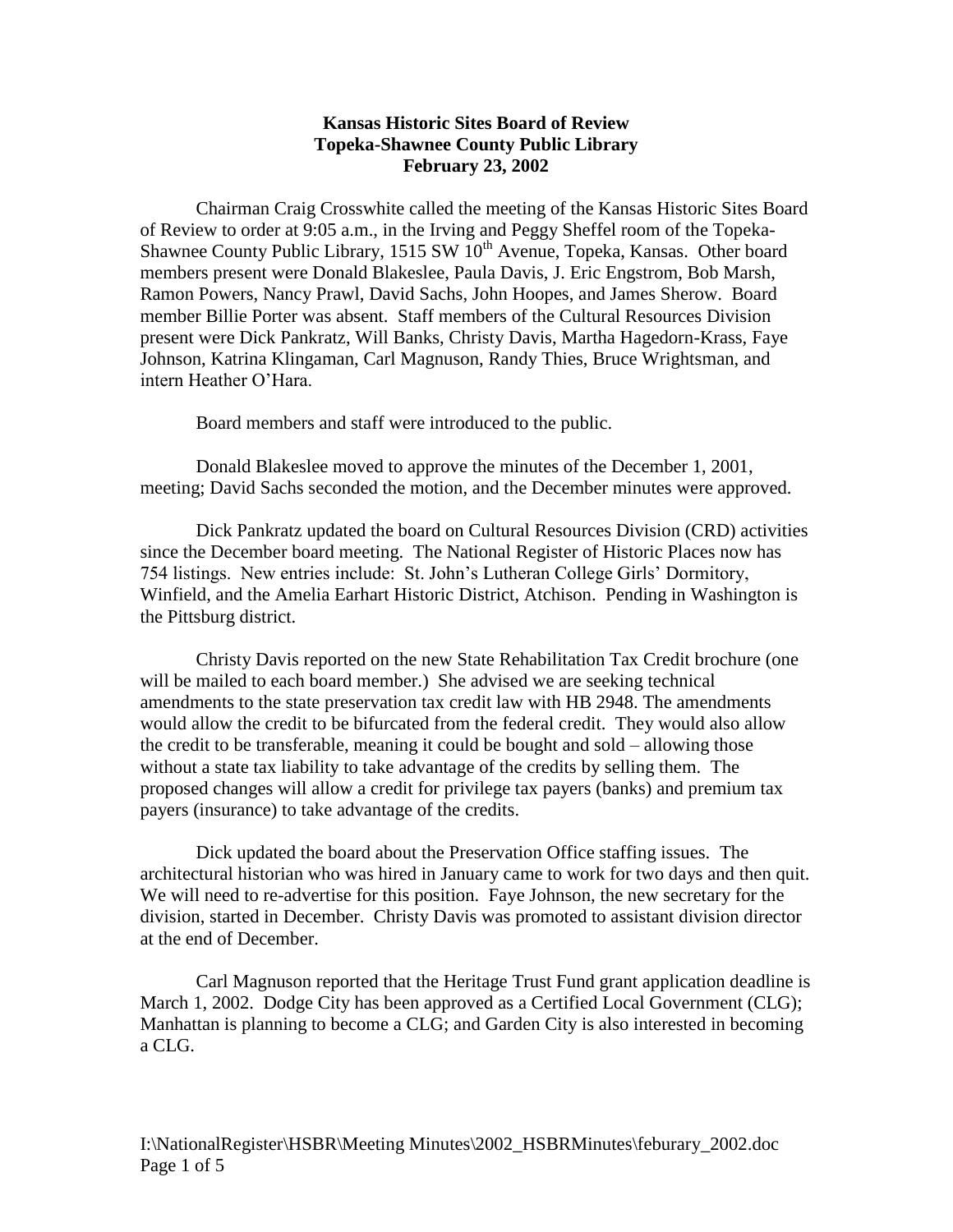Will Banks reported that April 7-13, 2002, is Archeology Week. "Bison: Animal and Icon" was the theme of this year's poster. Many volunteers put the mailing together for this project. Any questions can be directed to Virginia Wulfkuhle. For scheduled event information, please refer to our website at [www.kshs.org.](http://www.kshs.org/)

Vice Chairman Eric Engstrom presented Ramon S. Powers a plaque in appreciation for 13 years and 10 months of service as the State Historic Preservation Officer. Ramon will be retiring in March of this year. Eric touched on some of Ramon's accomplishments during his tenure which included the Heritage Trust Fund, the state tax incentives for historic preservation, the funding and completion of the Koch Education Center, the Research Center and extra storage bay, and the continuing upgrading of the historic sites. Dr. Powers expressed his thanks for the plaque and briefly addressed the board, noting that his primary role was to be a facilitator and promoter of Kansas history.

Nancy Prawl presented the report for the Historic Preservation Fund grants review committee (comprised of Bob Marsh, James Sherow, and Nancy Prawl) which met on February 15, 2002, to hold a public hearing and then evaluate the eligible applications for the Historic Preservation Fund grants for fiscal year 2002. A total of \$180,902 is recommended in this round. Of that, \$154,752 would go to Certified Local Governments. The recommended amounts are as follows:

- City of Atchison, Recapturing Historic Atchison Commercial Facades \$13,050
- City of Dodge City (CLG), Dodge City Reconnaissance Survey, Phase II \$20,000
- City of Hutchinson (CLG), Historic District Nomination for Houston Whiteside Neighborhood and Individual Nominations for Downtown Area - \$38,000
- City of Lawrence (CLG), Design Review Intern \$12,972
- City of Lawrence (CLG), National Register Historic Districts \$29,460
- City of Newton (CLG), Newton/North Newton Historic Driving Brochure - \$1,800
- Topeka-Shawnee Co. Landmarks Preservation Commission, Ward-Meade Reconnaissance Survey #1 - \$8,050
- City of Topeka, Original Town Reconnaissance Survey \$5,050
- City of Wichita (CLG), National Register Nomination for Bitting, Park Place/Fairview, Topeka/Emporia, East Douglas Historic Districts; and Old Town District - \$27,000
- City of Wichita (CLG), Design Review Staff Support \$15,520
- City of Wichita (CLG), Historic Park Survey \$10,000

On behalf of the committee, Nancy Prawl moved the acceptance of the report for funding the Historic Preservation Fund grants program. (Board member Donald Blakeslee absented himself from the room at this time when he became aware of a conflict on the City of Wichita application; his personal residence is located within one of the proposed Wichita districts.) Ramon Powers seconded the motion, and the report was approved. Donald Blakeslee returned to the room.

I:\NationalRegister\HSBR\Meeting Minutes\2002\_HSBRMinutes\feburary\_2002.doc Page 2 of 5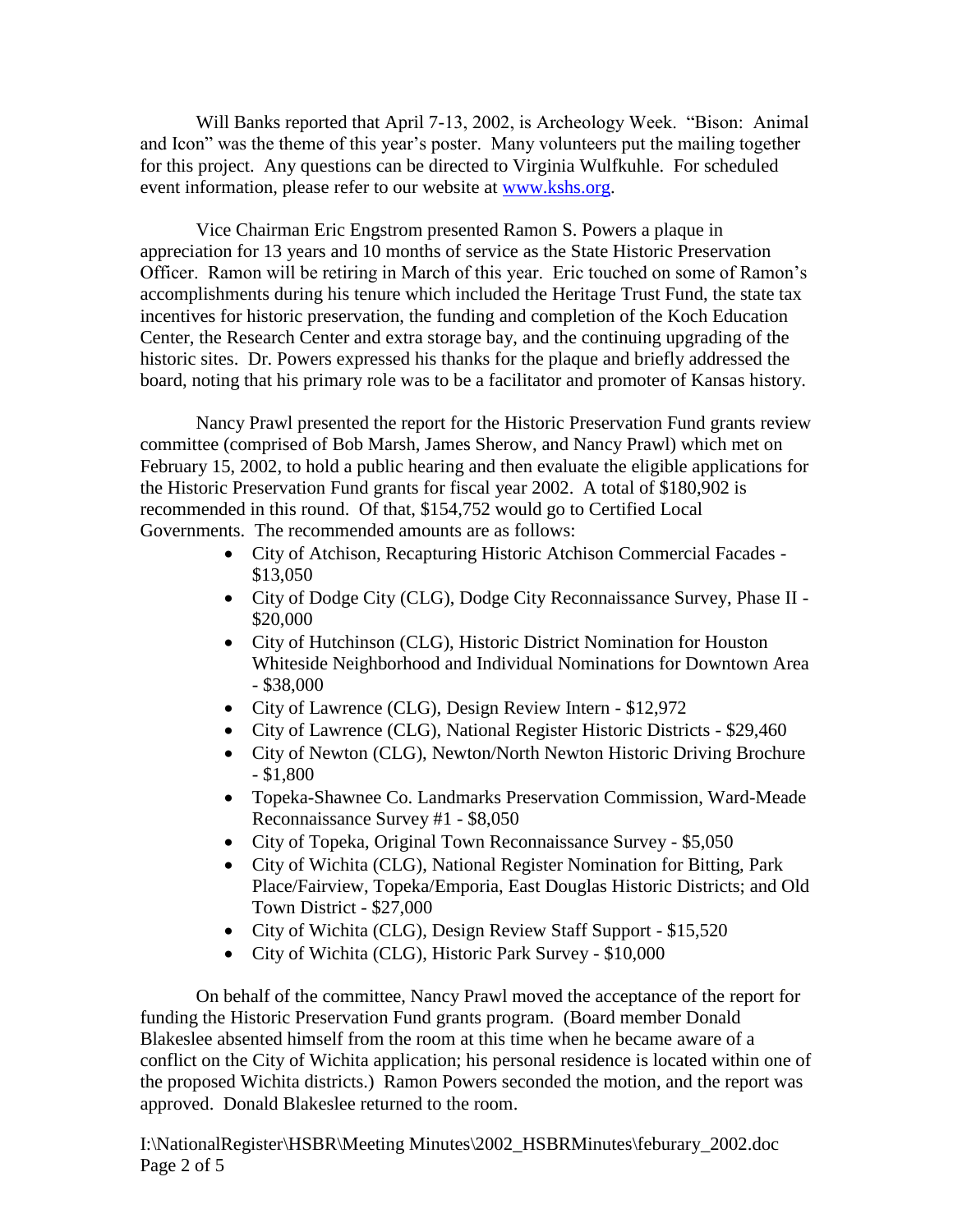The next item on the agenda was the nominations for the National Register and/or State Register.

#### NATIONAL REGISTER

#### **New Deal Multiple Property Submission Context Statement**

Presenter: Elizabeth Rosin (Motion-James Sherow) (Second-Paula Davis) The vote was unanimous to approve the nomination.

#### **Abilene City Park Historic District - Dickinson County (New Deal MPS)**

Presenter: Elizabeth Rosin (Motion-Ramon Powers) (Second-Eric Engstrom) The vote was unanimous to approve the nomination.

# **Marion County Park & Lake – 2 miles east, 1.5 miles south of Marion,**

**Marion County (New Deal MPS)** Presenter: Christy Davis (Motion-Eric Engstrom) (Second-James Sherow) Howard Collett, Marion County, spoke from the audience in favor of the nomination. The vote was unanimous to approve the nomination.

## **Colby Municipal Swimming Pool – 200 E. 5th Street, Colby, Thomas County (New Deal MPS)**

Presenter: Linda Davis Stephens (Motion-Robert Marsh) (Second-Ramon Powers) The vote was unanimous to approve the nomination.

At 10:45 a.m., the board took a five-minute break and reconvened at 10:50 a.m.

#### **Quindaro Townsite Archeological District – Kansas City, Wyandotte County** Presenter: Will Banks

(Motion-Eric Engstrom) (Second-Ramon Powers) Larry Hancks, Planning and Zoning Division, Unified Government of Wyandotte County, spoke from the audience explaining that the ownership of the artifacts previously recovered at this site had never been resolved. Nathan Lawrence spoke from the audience, explaining that in order to move forward on this project we need to start somewhere, and this seems like a good starting point. Emanuel Northern also spoke from the audience thanking Ramon Powers, Will Banks, and Dick Pankratz for all their work on the project.

The vote was unanimous to approve the nomination.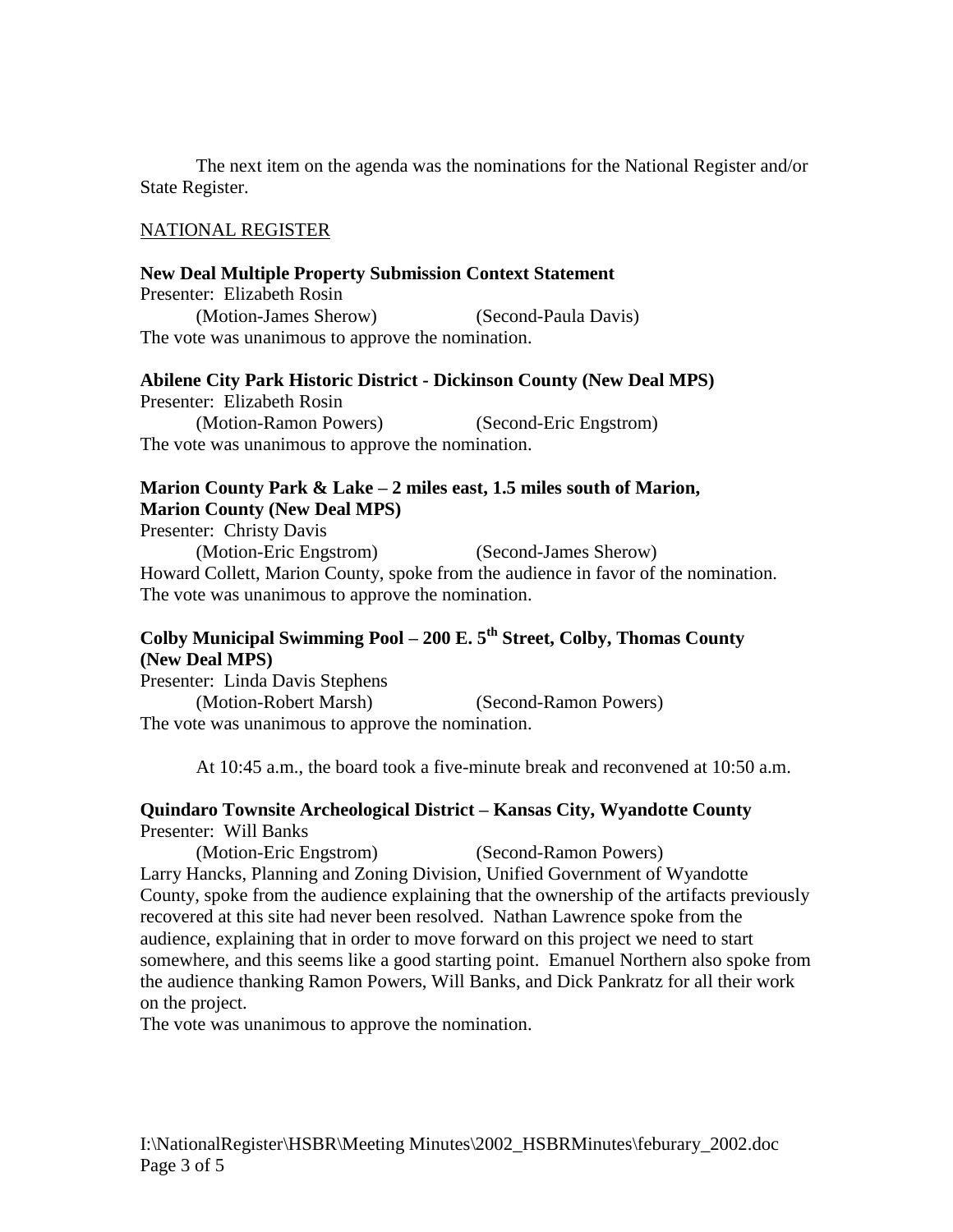#### **Leavenworth Downtown Historic District – 416-700 north side of Cherokee, 325-601 Delaware, 100-220 S. 5th Street, 400-609 Shawnee, Leavenworth, Leavenworth County**

Presenter: Elizabeth Rosin

(Motion-David Sachs) (Second-Nancy Prawl)

John Krueger, City of Leavenworth, spoke from the audience reporting that the city is in favor of this nomination.

The vote was unanimous to approve the nomination.

**Leavenworth Historic Industrial District – 411-419 3rd Street, 200-220 Choctaw, 211-419 2nd Street, 1117-130 Cherokee, Leavenworth, Leavenworth County** Presenter: Elizabeth Rosin

(Motion-David Sachs) (Second-James Sherow) The vote was unanimous to approve the nomination.

At 12:12 p.m., the board broke for lunch and reconvened at 12:58 p.m.

## **Schaeffler House – 312 E. Grand, Hillsboro, Marion County**

Presenter: Heather O'Hara

(Motion-David Sachs) (Second-Donald Blakeslee) David Wiebe and Steve Garrett, both from Hillsboro, spoke from the audience in favor of the nomination.

The vote was unanimous to approve the nomination.

## **I.O.O.F. Lodge – Nicholas and Mill Streets, Alton, Osborne County**

Presenter: Bruce Wrightsman

(Motion-Nancy Prawl) (Second-David Sachs)

Von Rothenberg, Osborne, spoke from the audience giving a little history on the building. The vote was unanimous to approve the nomination.

## **Soldiers & Sailors Monument – 1 st Avenue and Walnut, Hutchinson, Reno County** Presenter: Randy Thies

(Motion-Donald Blakeslee) (Second-Paula Davis) Michelle Wilbur, Hutchinson, spoke from the audience in favor of the nomination. The vote was unanimous to approve the nomination.

## **Gelbach Home – 1721 Park Place, Wichita, Sedgwick County**

Presenter: Christy Davis (Motion-James Sherow) (Second-Nancy Prawl) Eric Lugger, owner, spoke from the audience about the renovations he is undertaking. The vote was unanimous to approve the nomination.

## **Union Pacific Railroad Passenger Depot – 701 N. Kansas Avenue, Topeka, Shawnee County (Railroad Depots MPS)**

Presenter: Martha Hagedorn-Krass

(Motion-Robert Marsh) (Second-David Sachs)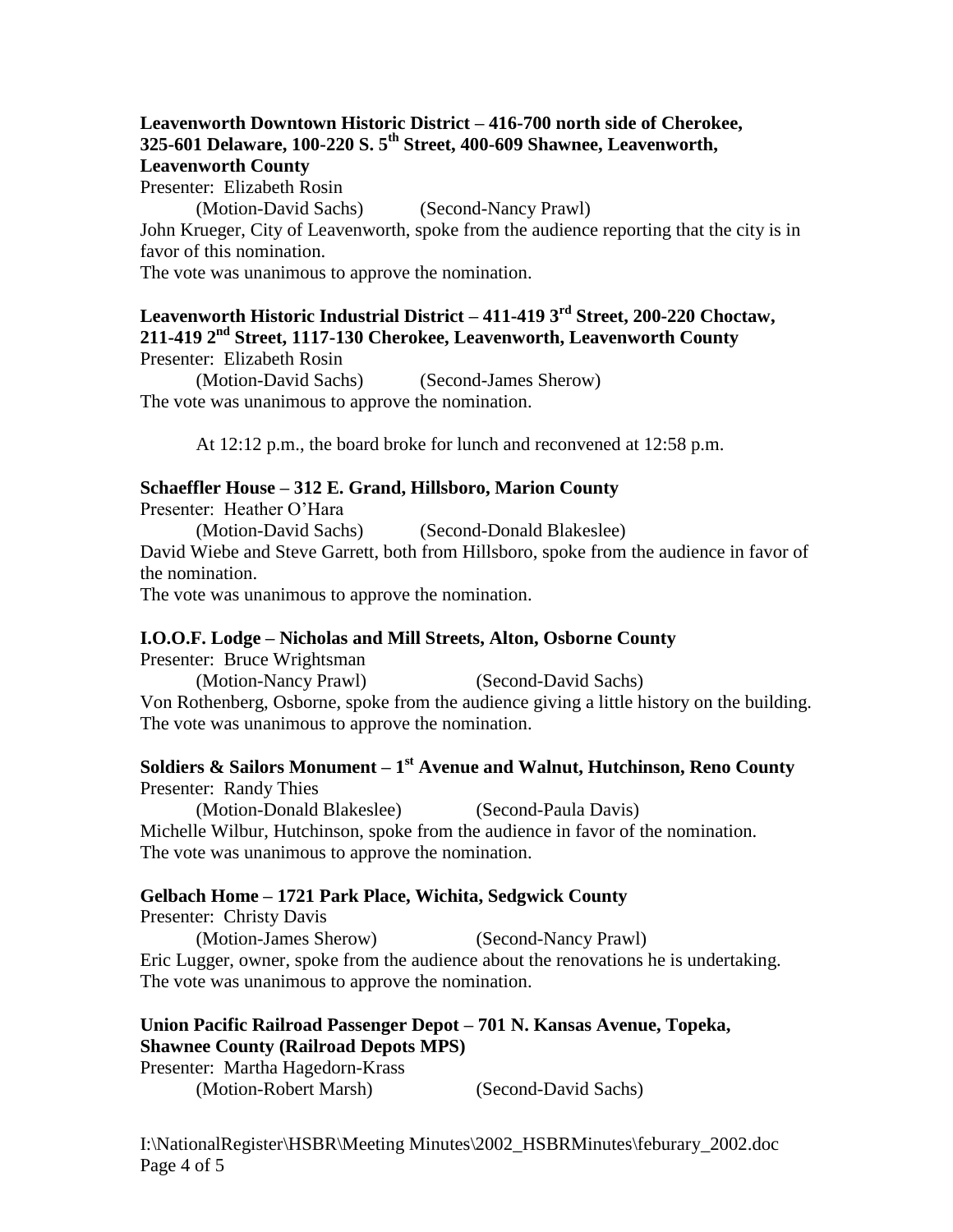John Glassman, executive director, spoke from the audience thanking the Kansas Historical Society for all their help and explaining the depot project. The vote was unanimous to approve the nomination.

## STATE REGISTER

**Masonic Lodge – 107 W. Lincoln, Wellington, Sumner County** Presenter: Martha Hagedorn-Krass (Motion-James Sherow) (Second-David Sachs) Jan Spevak, owner, spoke from the audience about the building. The vote was unanimous to approve the nomination.

The next order of business was to decide on the meeting dates for the remainder of the year. The following dates were chosen:

May 11, 2002 August 24, 2002 November 2, 2002

In other business, Chairman Craig Crosswhite distributed to the board a memo from Greg Allen, Friends of the Free State Capitol. Mr. Allen's memo claimed that the KSHS was preventing the nomination of his organization's property and requested the board to intervene both by directing Dr. Powers to facilitate the nomination and to personally involve themselves in the matter. Dr. Powers responded, enumerating his long-standing efforts to assist the specific nomination, and also noting that the review board is advisory to the SHPO and lacks the authority to oversee the SHPO.

Mr. Allen sought to address the board, but was not permitted to do so. Mr. Crosswhite advised that he would research the responsibility of the board in the matter.

Paula Davis thanked Ramon Powers for his service as the SHPO.

There being no other business before the board, the meeting adjourned at 2:45 p.m.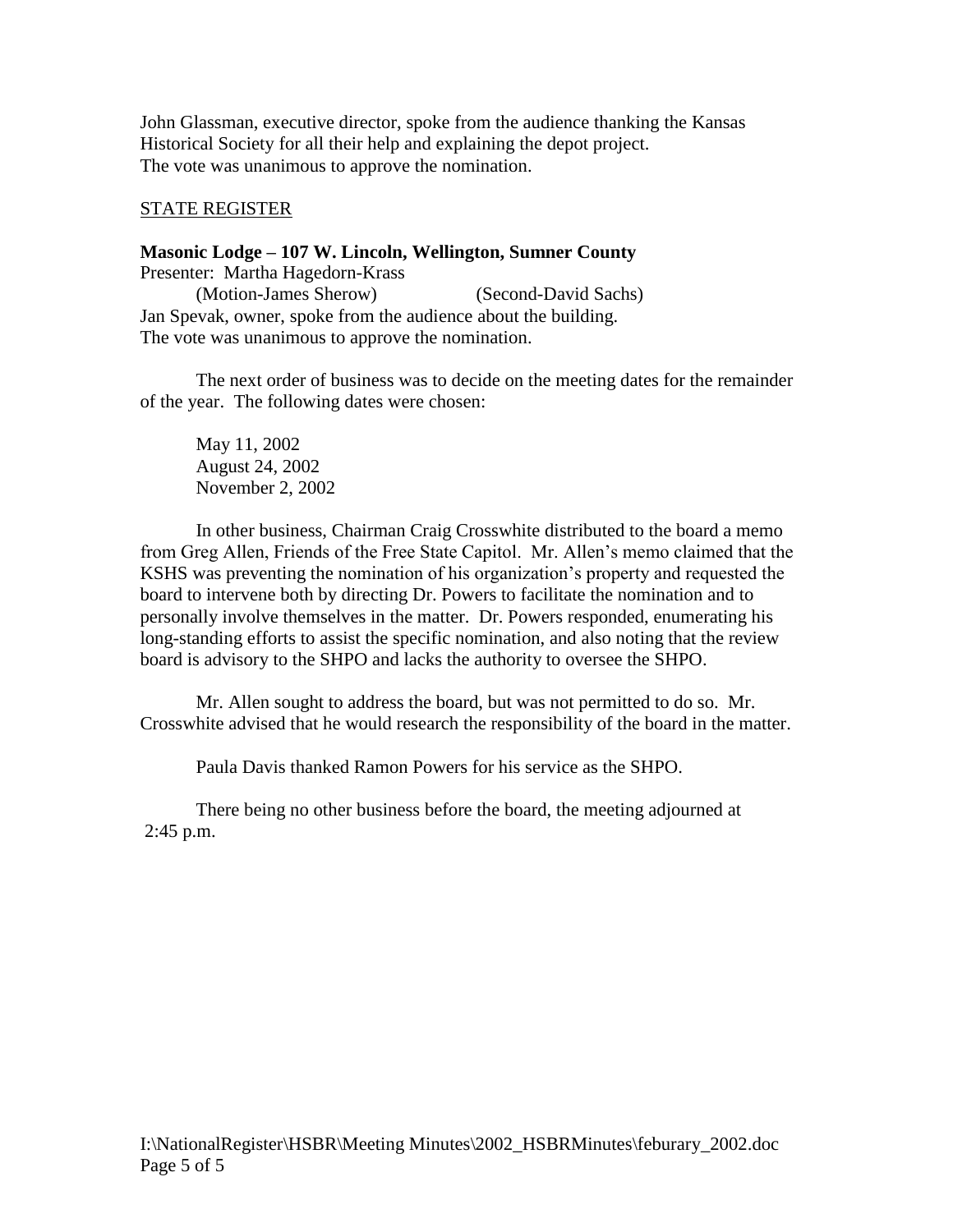### **Kansas Historic Sites Board of Review Topeka—Shawnee County Public Library May 11, 2002**

Chairman Craig Crosswhite called the meeting of the Kansas Historic Sites Board of Review to order at 9:07 a.m., in the Irving and Peggy Sheffel room of the Topeka**—** Shawnee County Public Library, 1515 SW  $10^{th}$  Avenue, Topeka, Kansas. Other board members present were Paula Davis, J. Eric Engstrom, John Hoopes, Robert Marsh, Billie Porter, Nancy Prawl, David Sachs, and Jennie Chinn. Absent board members were Don Blakeslee and James Sherow. Staff members of the Cultural Resources Division present were Dick Pankratz, Christy Davis, Jennifer Epperson, Martha Hagedorn-Krass, Faye Johnson, Carl Magnuson, Bruce Wrightsman, and intern Heather O'Hara.

Chairman Craig Crosswhite welcomed the visitors and requested that they sign the attendance sheet. Craig also reminded the board members to turn in their motel and turnpike receipts to Faye Johnson for reimbursement purposes.

Craig introduced Jennie Chinn to the board members and public. Jennie is the interim director of the Kansas State Historical Society and thus the State Historic Preservation Officer. Jennie addressed the board, saying that it was a pleasure to serve in the capacity of interim director. She reported she will be going back to her position of division director of education outreach when the new Executive Director, Mary Allman, begins the first week in June. Mary Allman is coming to us from Littleton, Colorado, and is very excited about coming to Kansas and is looking forward to the challenges.

The rest of the board members and staff introduced themselves to the public.

Eric Engstrom moved to approve the minutes of the February 23, 2002, meeting; John Hoopes seconded the motion, and the February minutes were approved.

Dick Pankratz updated the board on Cultural Resources Division (CRD) activities since the February board meeting. The National Register of Historic Places now has 772 listings. Eighteen (18) properties have been added and are as follows: Whitesitt-Shirk Historic District in Pittsburg, the Leavenworth Downtown Historic District, the Leavenworth Historic Industrial District, the Merchants Bank of Ellis, the John Wright House in McPherson, and the 12 county courthouses submitted with the thematic nomination: Butler in ElDorado, Cheyenne in St. Francis, Comanche in Coldwater, Grant in Ulysses, Jewell in Mankato, Leavenworth in Leavenworth, Osborne in Osborne, Republic in Belleville, Rice in Lyons, Rooks in Stockton, Wabaunsee in Alma, and Wyandotte in Kansas City. Also the Hodgeman County Courthouse in Jetmore was subsequently added to the thematic courthouse nomination.

Christy Davis reported on the technical amendments proposed for the state preservation tax credit law in HB 2948. It passed the House 118 to 1, and is now in taxation conference committee. [Note: These provisions were included in the final taxation legislation approved by both houses.]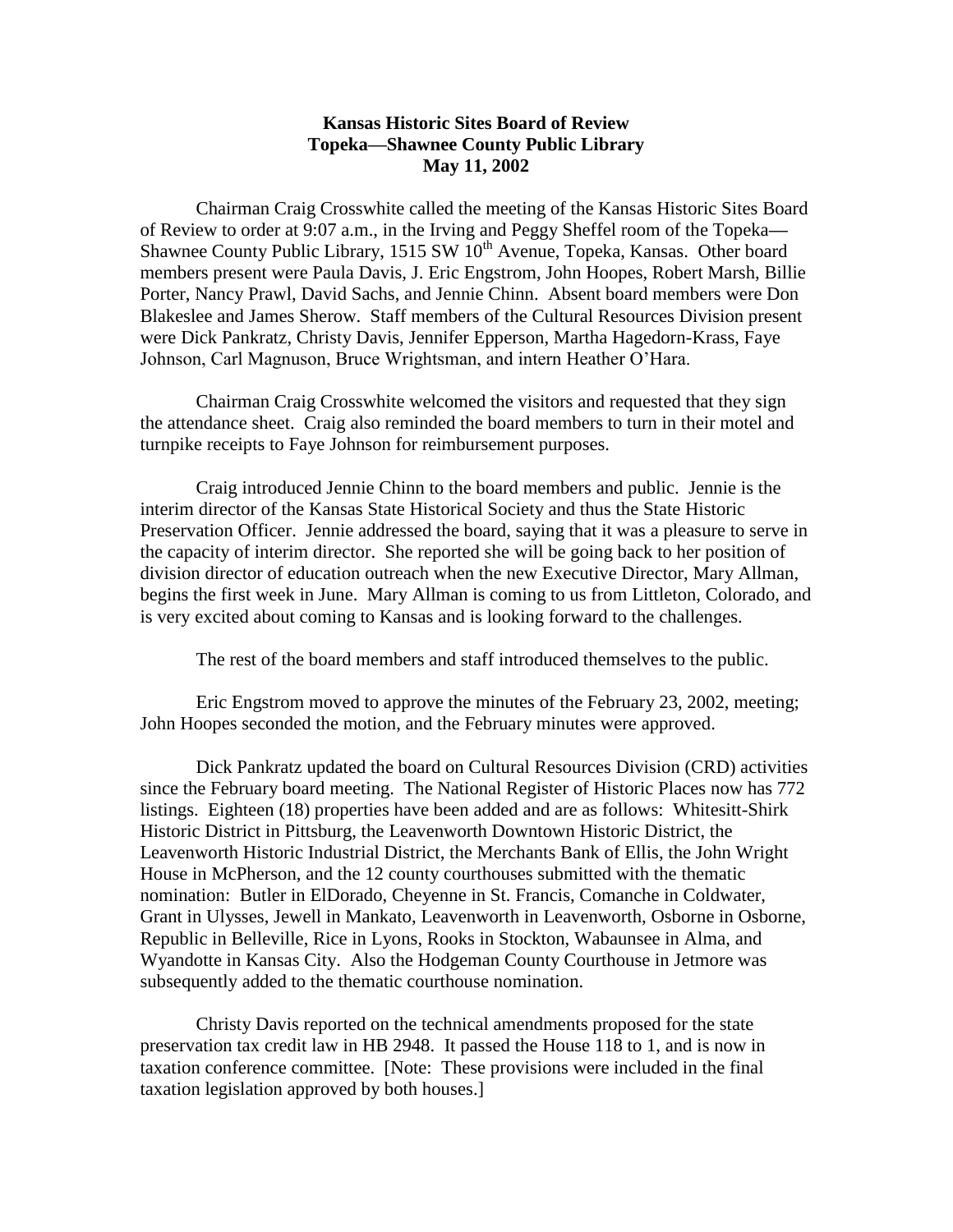Heritage Trust Fund (HTF) applications for FY 2002 were presented to the board for their consideration by the HTF grants review committee. The committee was composed of board members Craig Crosswhite, Nancy Prawl, and David Sachs. All board members were provided with a list of the HTF applications and advised to review the list for any conflicts of interest they might have. None were reported. Craig Crosswhite then called on David Sachs to present the committee's recommendations. David reported the committee used the criteria stated in the authorizing legislation to rank 51 HTF grant applications that requested a total of \$3,537,000. Of the projects submitted, the committee recommended grant awards totaling \$955,957. David Sachs moved that the board accept the committee's recommendations and Eric Engstrom seconded the motion. Next, Carl Magnuson gave a slide presentation of the properties the committee recommended for HTF grant money. The board members then unanimously approved the motion to accept the committee's recommendations. The report of the 2002 Heritage Trust Fund Grant Review Committee is attached to these minutes.

Next on the agenda was the consideration to remove the Funston Home (site), four miles north of Iola on Old US-169, Allen County, from the national and state registers. The Funston Home site was originally listed on the National Register in 1971. It was owned by the State and operated as a state historic site by the Kansas State Historical Society from 1955 until 1979 or 1980. After that the state did little with it. In 1993 the State Historical Society was authorized by the legislature to return the property to the family that had donated it. They in turn donated the buildings to the Allen County Historical Society, which moved the house to Iola in 1994 and later moved the other buildings. These buildings are now located on the square in Iola. The house went off the National Register when it was moved.

#### REMOVAL FROM NATIONAL AND STATE REGISTERS

#### **Funston Home (site), four miles north of Iola on Old US-169, Allen County**

(Motion-David Sachs) (Second-Billie Porter) The vote was unanimous to approve the removal of the site from the national and state registers.

At 9:35 a.m., the board took a five-minute break.

When it reconvened, the next item on the agenda was the nominations for the National Register and/or State Register.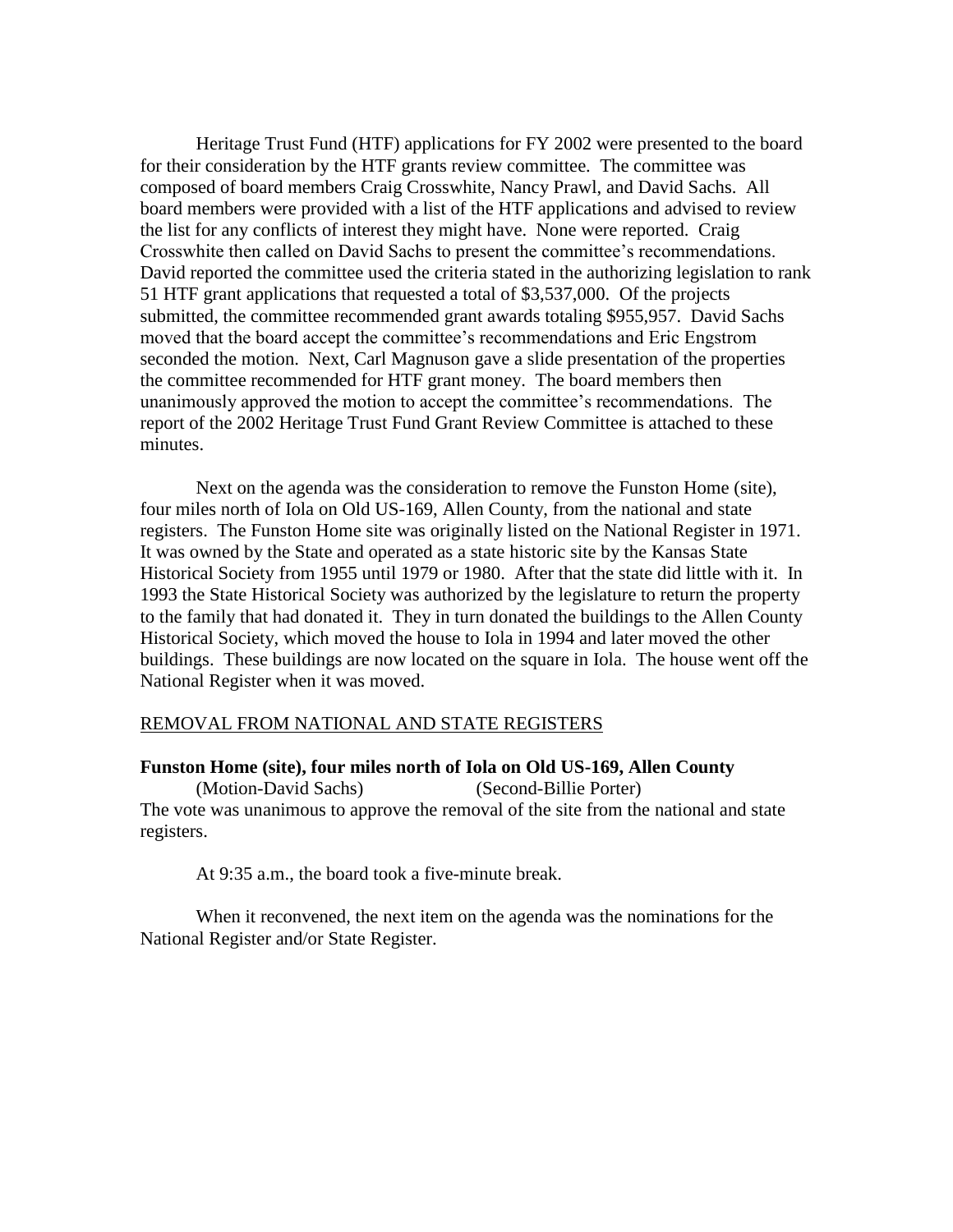#### NATIONAL REGISTER

#### **Doniphan County Courthouse Square Historic District – 102, 106, 110, 116, 120, 126, 130, 134, 138 E. Walnut; 101, 137, 206 S. Main; 107, 115, 129, 137 E. Chestnut, Troy, Doniphan County**

Presenter: Susan Ford (Motion-Nancy Prawl) (Second-John Hoopes) The vote was unanimous to approve the nomination.

## **Midland Hotel – 414 26th Avenue, Wilson, Ellsworth County**

Presenter: Brenda Spencer

(Motion-David Sachs) (Second-Eric Engstrom)

Gary Everett, Wilson, Kansas, spoke from the audience, explaining their goal is to retain and utilize the building as a hotel and restaurant. He also advised that the community is in favor of the nomination.

The vote was unanimous to approve the nomination.

#### **Fire Station No. 2 – 719-723 Van Buren, Topeka, Shawnee County**

Presenter: Brenda Spencer

(Motion-David Sachs) (Second-Bob Marsh)

Terry Humphreys, executive director of the Kansas Trial Lawyers Association, which has owned the building since March 2001, spoke from the audience explaining that they had a high commitment to history and would like to utilize the tax credit programs. She also complimented our staff for their helpfulness.

The vote was unanimous to approve the nomination.

#### **Riverview Apartments – 404-408 Back Bay Boulevard, Wichita, Sedgwick County** Presenter: Christy Davis

(Motion-Eric Engstrom) (Second-Paula Davis) The vote was unanimous to approved the nomination.

#### **Freeman-Zumbrunn House – 3052 Quail Road, Chapman, Dickinson County** Presenter: Martha Hagedorn-Krass

(Motion to Table-John Hoopes) (Second-Bob Marsh) This nomination was presented under Criterion B, association with a significant person. A motion by Craig Crosswhite was made to approve the property and Eric Engstrom seconded. Following this motion there was much discussion by other board members on whether Mr. Zumbrunn was significant. John Hoopes thought the nomination should have been developed more under Criterion C, architecture, to which David Sachs agreed. John also wanted to the table the nomination. Bob Marsh thought the nomination should be tabled and rewritten architecturally. Jennie Chinn wanted to know what the downside would be if the nomination was tabled. They all agreed it was worthy of being nominated for its architecture. Martha Hagedorn-Krass thought the owner would probably be disappointed that it was not put on the register at this time, but didn't think the owner would mind if it was presented under a different criterion. At this time Craig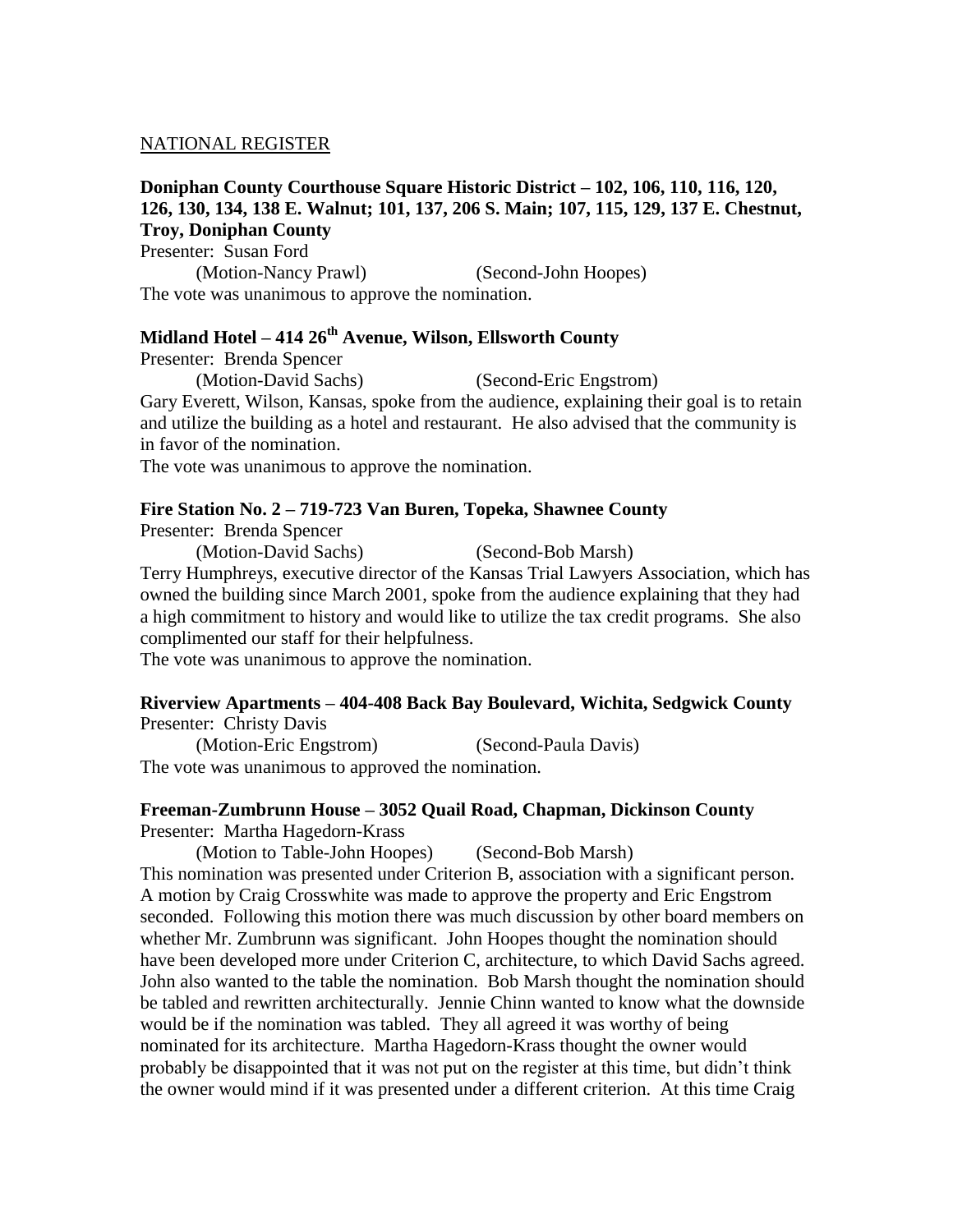Crosswhite withdrew his motion to approve and Eric Engstrom withdrew his second. Billie Porter wanted to know if the nomination could be amended and approved. It was eventually decided to table the nomination to have it developed toward the architectural aspect and be presented at the next board meeting. The vote was unanimous to **table** the nomination.

#### **Grenola Mill & Elevator – Railroad Avenue, Grenola, Elk County**

Presenter: Martha Hagedorn-Krass

(Motion-John Hoopes) (Second-Nancy Prawl) Dorothy Keplinger, Grenola, Kansas, spoke from the audience telling the history of the mill and elevator. She also spoke in favor of the nomination. The vote was unanimous to approve the nomination.

#### **East Side School – Iowa Street, Oswego, Labette County**

Presenter: Heather O'Hara

(Motion-Nancy Prawl) (Second-John Hoopes) Floyd Cavitt, Jr. spoke from the audience explaining there are not many black schools determined significant in the state and how hard everyone has worked to get the school nominated. Two women from the audience spoke in favor of the nomination. It was indicated the nomination has much support from the city council. The vote was unanimous to approve the nomination.

#### **Edward Michael Kelly House – 1711 N. Market Street, Wichita, Sedgwick County** Presenter: Christy Davis

(Motion-Eric Engstrom) (Second-Billie Porter) The vote was unanimous to approve the nomination

At 11:42 a.m., the board broke for lunch and reconvened at 12:30 p.m.

## **Bonner Springs High School – 200 E. 3rd Street, Bonner Springs, Wyandotte County** Presenter: Bruce Wrightsman

(Motion-David Sachs) (Second-Bob Marsh)

Connie Harrington and Jeff Harrington spoke from the audience in favor of the nomination. They reported there was a lot of public and community support. Pat Scheley spoke from the audience indicating she had attended school there and spoke of the wonderful lighting and ventilation the building had. Wendy Sheidt, City Council, spoke from the audience about the structure of the building (i.e. the ceiling, roof, woodwork, maple flooring). She indicated they want to save the building and are looking for options for the use of the building.

The vote was unanimous to approve the nomination.

**Arch Street Historic District – 200, 206, 211, 214, 218, 220, 221 Arch Street; 201, 211, 215, 216-219, 222, 226 Pine Street; 914, 918 S. 2nd Street; 1011, 1013, 1015 S. 3rd Street, Leavenworth, Leavenworth County**

Presenter: Dan Pezzoni

(Motion-David Sachs) (Second-Eric Engstrom)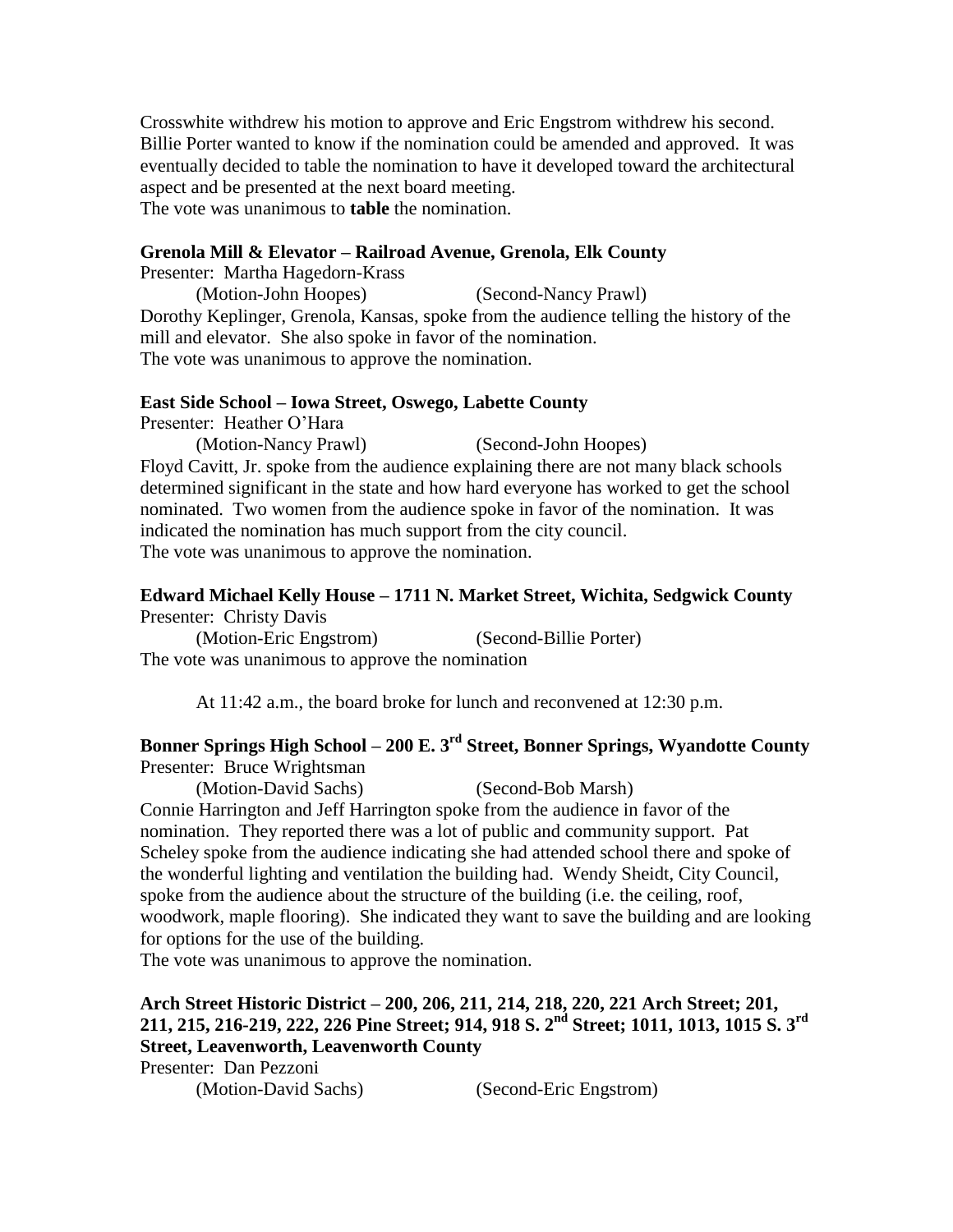Jerry Gies from the City of Leavenworth explained the city's role in notifications and in the nomination process for this district and the following four Leavenworth districts. Letters were sent to the residents of the districts. There had to be 75% participation in order to go forward. They had much community support and went over and above what they needed for participation.

The vote was unanimous to approve the nomination.

## **North Broadway Historic District – 201, 217, 219, 221, 223, 300, 306, 307, 311, 319, 320, 403, 405, 406, 407, 410, 411, 501, 519 N. Broadway; 767-769 Miami Street; 747 Osage Street, Leavenworth, Leavenworth County**

Presenter: Dan Pezzoni

(Motion-Nancy Prawl) (Second-John Hoopes) The vote was unanimous to approve the nomination.

#### **South Esplanade Historic District – 810, 814, 818, 822, 826, 830, 900, 912, 920, 928, 1000, 1008, 1016 S. Esplanade; 114, 115 Spruce, Leavenworth, Leavenworth County** Presenter: Dan Pezzoni

(Motion-Bob Marsh) (Second-David Sachs) The vote was unanimous to approve the nomination.

#### **Third Avenue Historic District – 517, 519 Marshall Street; 601, 614 Middle Street; 1028, 1032, 1036 2nd Avenue; 1000, 1007, 1013, 1017, 1021, 1025, 1029, 1036, 1037, 1100, 1128, 1132 3rd Avenue, Leavenworth, Leavenworth County** Presenter: Dan Pezzoni

(Motion-David Sachs) (Second-Eric Engstrom) The vote was unanimous to approve the nomination.

## **Union Park Historic District – 900, 901, 903 5th Avenue; 900 4th Avenue; 608, 610, 620, 624, 625 Olive Street; 700, 720, 802, 807, 809 S 7th Street; 628 Spruce and City Park, Leavenworth, Leavenworth County**

Presenter: Dan Pezzoni

(Motion-Nancy Prawl) (Second-Paula Davis) The vote was unanimous to approve the nomination.

Craig Crosswhite reminded the board members the next review board meeting is scheduled for August 24, 2002, in the classrooms at the Kansas Museum of History.

There being no further business, the meeting adjourned at 1:52 p.m. (Motion-David Sachs) (Second-Billie Porter)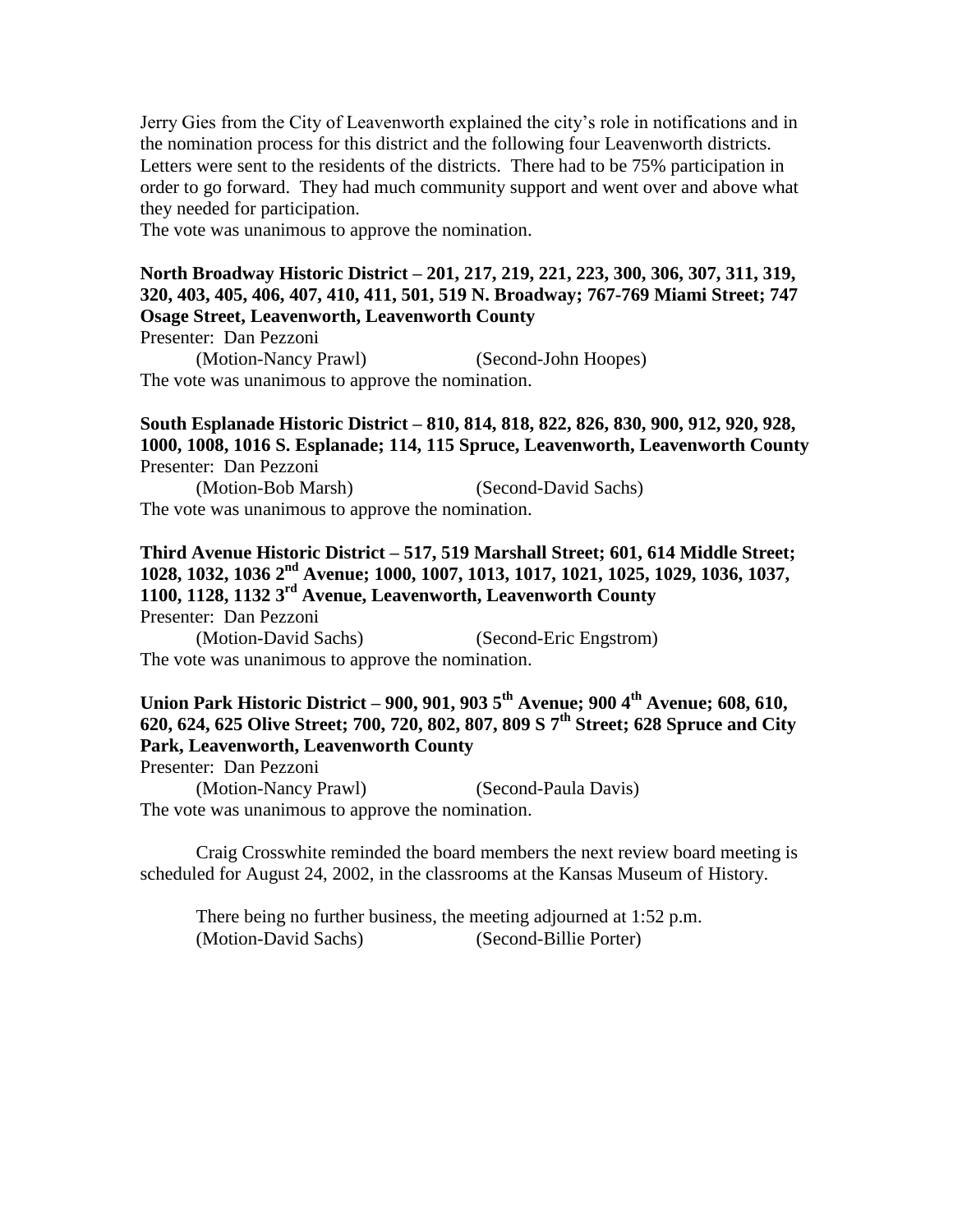### **Kansas Historic Sites Board of Review Kansas History Center August 24, 2002**

Vice Chairman Eric Engstrom called the meeting of the Kansas Historic Sites Board of Review to order at 9:02 a.m., at the Kansas History Center, 6425 SW Sixth Avenue, Topeka, Kansas, in the absence of Chairman Craig Crosswhite. Other board members present were Mary R. Allman, Donald Blakeslee, John Hoopes, Robert Marsh, Nancy Prawl, David Sachs, and James Sherow. Absent board members were Paula Davis and Billie Porter. Staff members of the Cultural Resources Division present were Dick Pankratz, Will Banks, Christy Davis, Martha Hagedorn-Krass, Faye Johnson, Katrina Klingaman, and Bruce Wrightsman.

Vice Chairman Eric Engstrom welcomed the visitors and requested that they sign the attendance sheet. Eric also reminded the board members to turn in their motel and turnpike receipts to Faye Johnson for reimbursement purposes.

Eric introduced Mary R. Allman to the board members and public. Mary is the new executive director of the Kansas State Historical Society and has been on the job since early June. Mary addressed the board, saying she is excited to be here and is looking forward to serving on the board.

The remaining board members and staff introduced themselves to the public.

David Sachs moved to approve the minutes of the May 11, 2002, meeting; Nancy Prawl seconded the motion, and the May minutes were approved.

The next item on the agenda (election of officers) was deferred until Chairman Craig Crosswhite arrived.

Dick Pankratz updated the board on Cultural Resources Division (CRD) activities since the May board meeting. Twenty-two properties have been added to the National Register of Historic Places since the last board meeting, bringing the Kansas total to 794. New entries included: the Schaeffler House, Hillsboro; the IOOF Lodge, Alton; Gelbach House, Wichita; Quindaro Townsite, Kansas City; Soldiers and Sailors Memorial, Hutchinson; Abilene City Park Historic District; Marion County Park and Lake; Colby Municipal Swimming Pool and Bathhouse; Devon Apartments, Topeka; Doniphan County Courthouse Square Historic District, Troy; Midland Hotel, Wilson; the 5 Leavenworth districts—North Broadway, South Esplanade, Third Avenue, Union Park, and Arch Street; Fire Station No. 2, Topeka; Grenola Mill and Elevator; East Side School, Oswego; Kelly House and Riverview Apartments, Wichita; and the Bonner Springs High School. At the moment the only pending nomination is the Topeka U.P. Depot. Congratulations to Martha Hagedorn-Krass for getting everything caught up.

Dick reported that a meeting had been scheduled for Tuesday, August 27, 2002, with invited participants from local governments, preservation commissions, and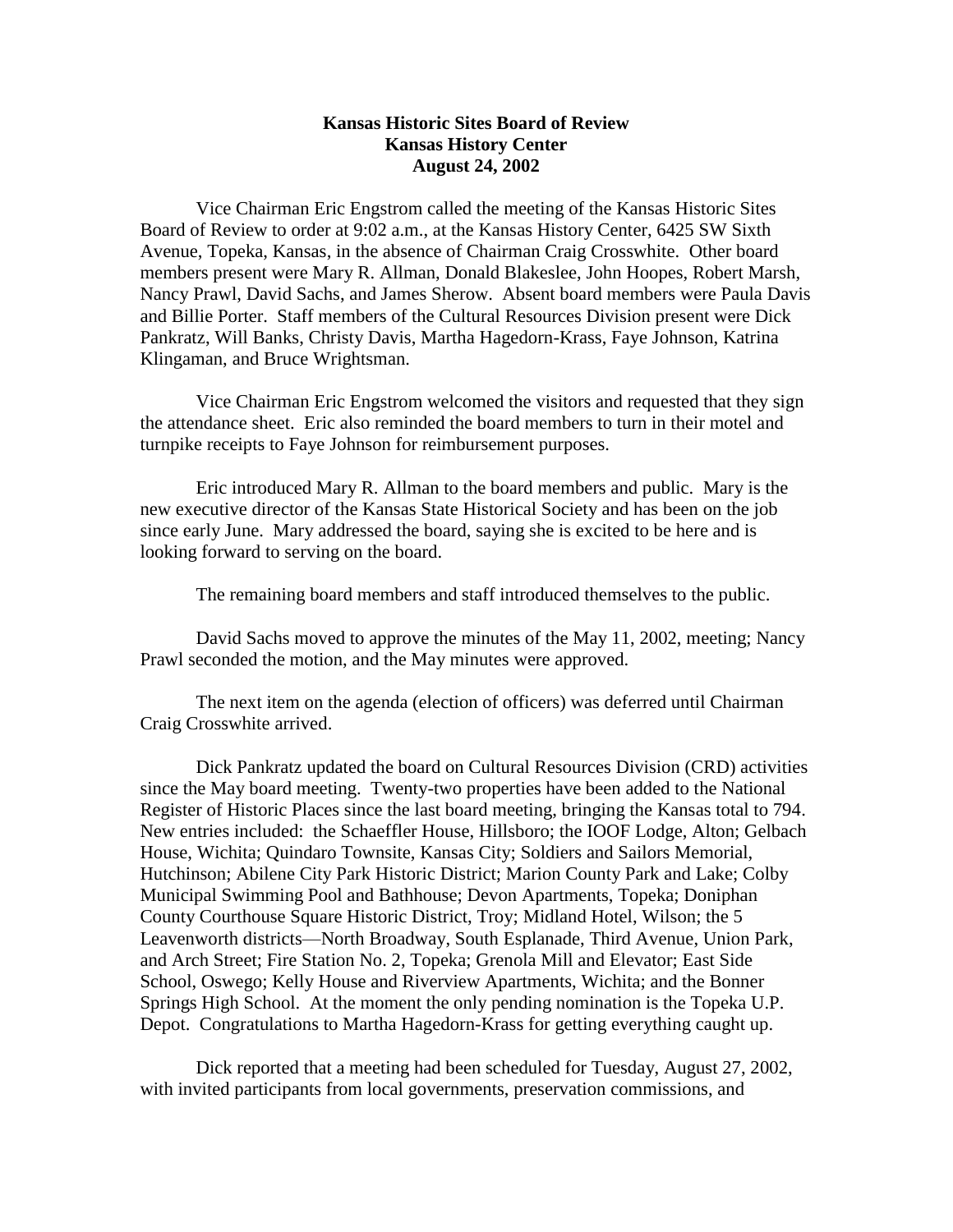statewide organizations to discuss the protective section of the state preservation law, the benefits and drawbacks, potential changes, etc.

Dick addressed some staff changes to the CRD. Carl Magnuson will be leaving at the end of August to take a position with the Kansas Department of Wildlife and Parks. Carl has done a great job and he will be missed. The position has been advertised. Also, a report of budget cuts and how it will affect our programs will be presented at the next board meeting.

At approximately 9:11 a.m., Chairman Craig Crosswhite arrived and Vice Chairman Eric Engstrom turned the chair over to him for the remainder of the meeting.

Craig then announced the next item on the agenda was consideration to remove the Schleicher's Branch Stone Arch Bridge, Humboldt vicinity, Allen County, from the national and state registers. The seven-arch stone bridge was listed on the National Register on May 18, 1995, as part of the thematic nomination "Masonry Arch Bridges of Kansas." Because of structural problems it was replaced 2-3 years ago. Therefore, the bridge needs to be officially delisted.

#### REMOVAL FROM NATIONAL AND STATE REGISTERS

## **Schleicher's Branch Stone Arch Bridge, unnamed road over Slack Creek, East of Humboldt, Allen County**

(Motion-Don Blakeslee) (Second-James Sherow) The vote was unanimous to approve the removal of the site from the national and state registers.

At approximately 9:15 a.m. board member John Hoopes arrived.

The board then returned to the deferred agenda item: the election of the chair and vice chair. The board's rules of procedure call for the election of the two officers at the first meeting following July 1. Robert Marsh moved to retain the current officers, Chairman Craig Crosswhite and Vice Chairman Eric Engstrom. James Sherow seconded the motion. There was unanimous approval of the motion to retain the current officers.

The next item on the agenda was the nominations for the National Register and/or State Register.

#### NATIONAL REGISTER

#### **Wolf Hotel – 104 East Santa Fe, Ellinwood, Barton County** Presenter: Martha Hagedorn-Krass (Motion-Eric Engstrom) (Second-Don Blakeslee) The vote was unanimous to approve the nomination.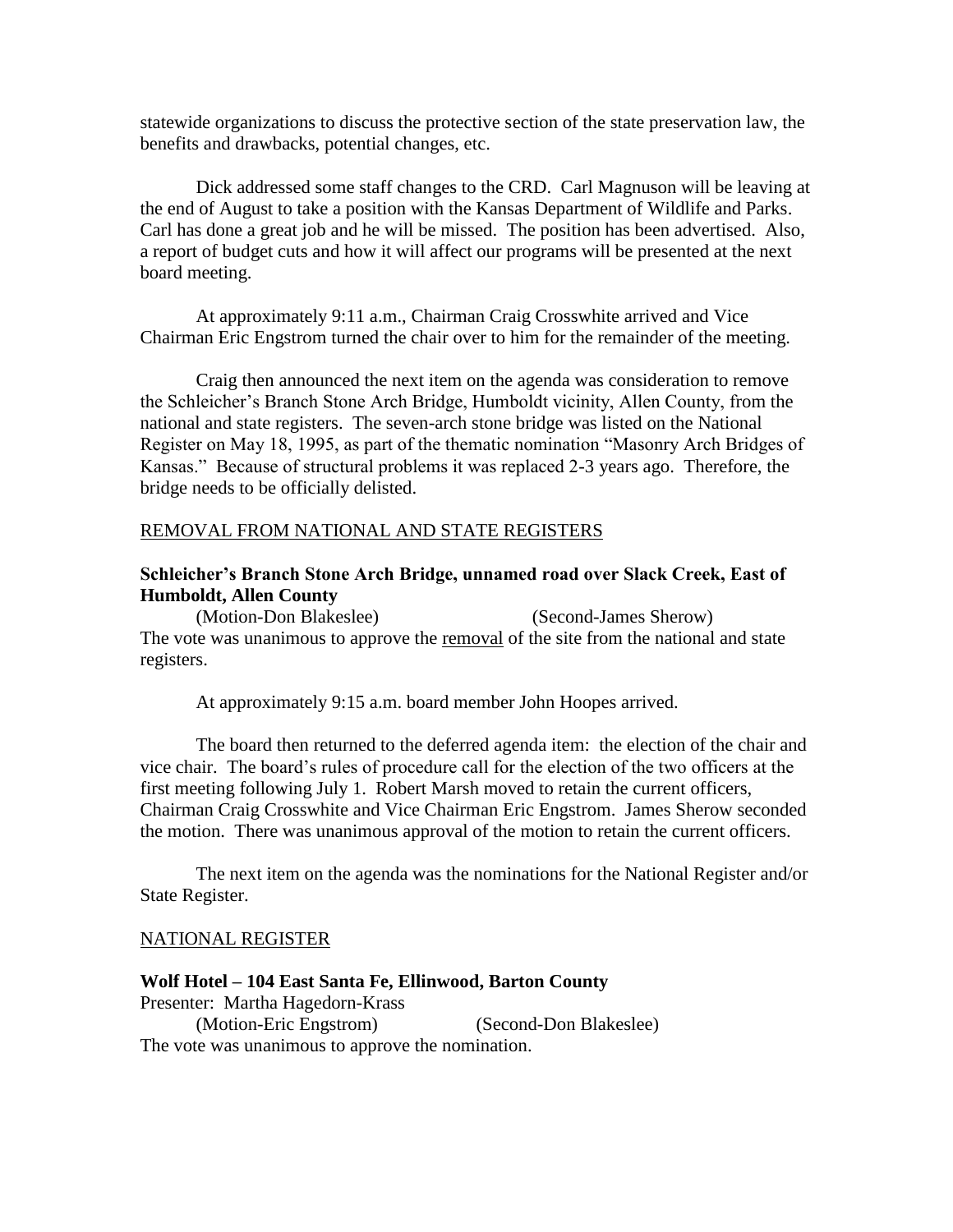#### **Glasco Downtown Historic District, Glasco, Cloud County**

Presenter: Carrie Davis (Motion-Robert Marsh) (Second-David Sachs) Robert Marsh moved for approval with an amendment identifying structure #2 as a contributing building in the district. The amended nomination was approved with one negative vote, Craig Crosswhite.

## **Freeman-Zumbrunn House, 3052 Quail Road, Chapman, Dickinson County**

Presenter: Martha Hagedorn-Krass

(Motion-David Sachs) (Second-James Sherow) This nomination was modified after the May 2002 KHSBR meeting to include an expanded statement of architectural significance. Cheryl Zumbrunn spoke from the audience giving some background about Henry Zumbrunn. The vote was unanimous to approve the nomination.

#### **Santa Fe Trail (Douglas County Trail Segments), US-56, 2.5 miles east of Baldwin City, Douglas County**

Presenter: Will Banks

(Motion-John Hoopes) (Second-Don Blakeslee)

This property was nominated to the National Register under criterion A for its historical association with the commercial, transportation and military history of the trail. The nomination is part of a property group that is eligible for the National Register under the umbrella of the Historic Resources of the Santa Fe Trail, 1821-1865 Multiple Property Documentation form. This multiple property nomination was considered by the KHSBR in 1994 and a number of Kansas sites, including a grave, stage station, and trail ruts were added to the National Register.

The vote was unanimous to approve the nomination.

#### **U.S. Post Office, 645 New Hampshire, Lawrence, Douglas County**

Presenter: Martha Hagedorn-Krass

(Motion-Eric Engstrom) (Second-Robert Marsh) The vote was unanimous to approve the nomination.

At approximately 11:25 a.m., the board took a ten-minute break. The board reconvened at 11:35 a.m.

#### **David Goerz House, 2512 North College Avenue, North Newton, Harvey County** Presenter: Christy Davis

(Motion-Nancy Prawl) (Second-Don Blakeslee) The vote was unanimous to approve the nomination.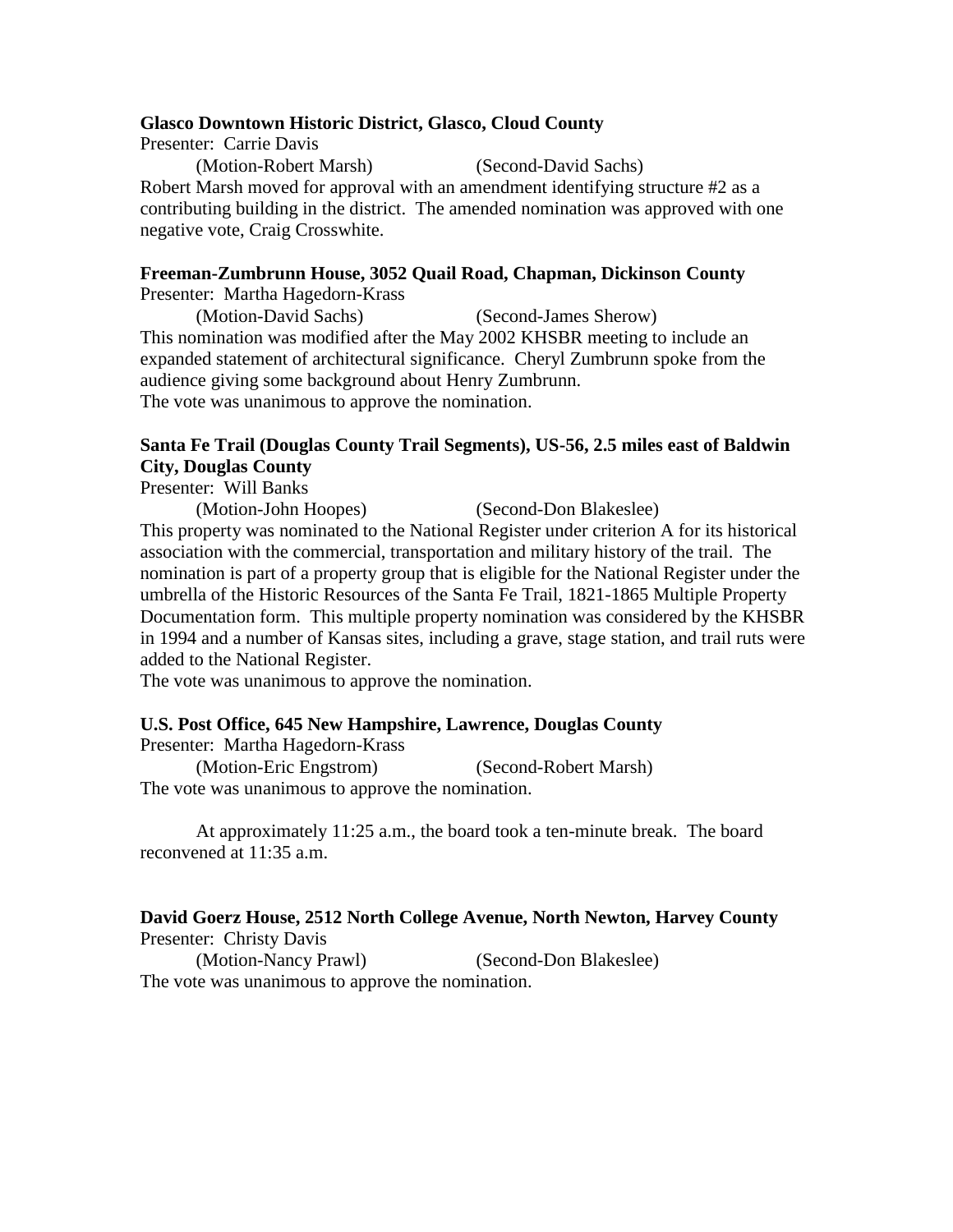#### **Northbranch Store, Northbranch Townsite, Jewell County**

Presenter: Bruce Wrightsman

(Motion-James Sherow) (Second-David Sachs)

Robert Marsh moved to place this property on the State Register because the nomination content was not tied to national trends or events. James Sherow seconded the motion. Erma Dillon, owner of the property, spoke from the audience about the history of the Northbranch Store.

The vote was unanimous to approve the nomination for State Register listing.

## **Charles M. Prather Barn, NW 30th Street and NW 60th Avenue, Kingman vicinity, Kingman County**

Presenter: Susan Ford

(Motion-Nancy Prawl) (Second-David Sachs) Charles Prather, property owner, spoke from the audience about the unique materials used in constructing the barn and its craftsmanship. The vote was unanimous to approve the nomination

At 12:40 p.m., Vice Chairman Eric Engstrom left the meeting.

## **Holliday Park Historic District I, Topeka, Shawnee County**

Presenter: Martha Hagedorn-Krass

(Motion-Don Blakeslee) (Second-Nancy Prawl)

Carol Grant spoke from the audience in support of the nomination. Alice Bartlett also spoke from the audience saying it would really help the neighborhood if the district were approved. There were many people present from the neighborhood in support of the nomination.

The vote was unanimous to approve the nomination.

## **Holliday Park Historic District II, 1000 block of Fillmore (west side), Topeka, Shawnee County**

Presenter: Katrina Klingaman (Motion-James Sherow) (Second-Robert Marsh) The vote was unanimous to approve the nomination.

# **Stafford United Methodist Church, 219 West Stafford, Stafford, Stafford County**

Presenter: Pamela Kingsbury (Motion-David Sachs) (Second-Don Blakeslee) Carol Meier and Arlene Finney spoke from the audience in support of the nomination. There were many members of the church in the audience showing their support. The vote was unanimous to approve the nomination.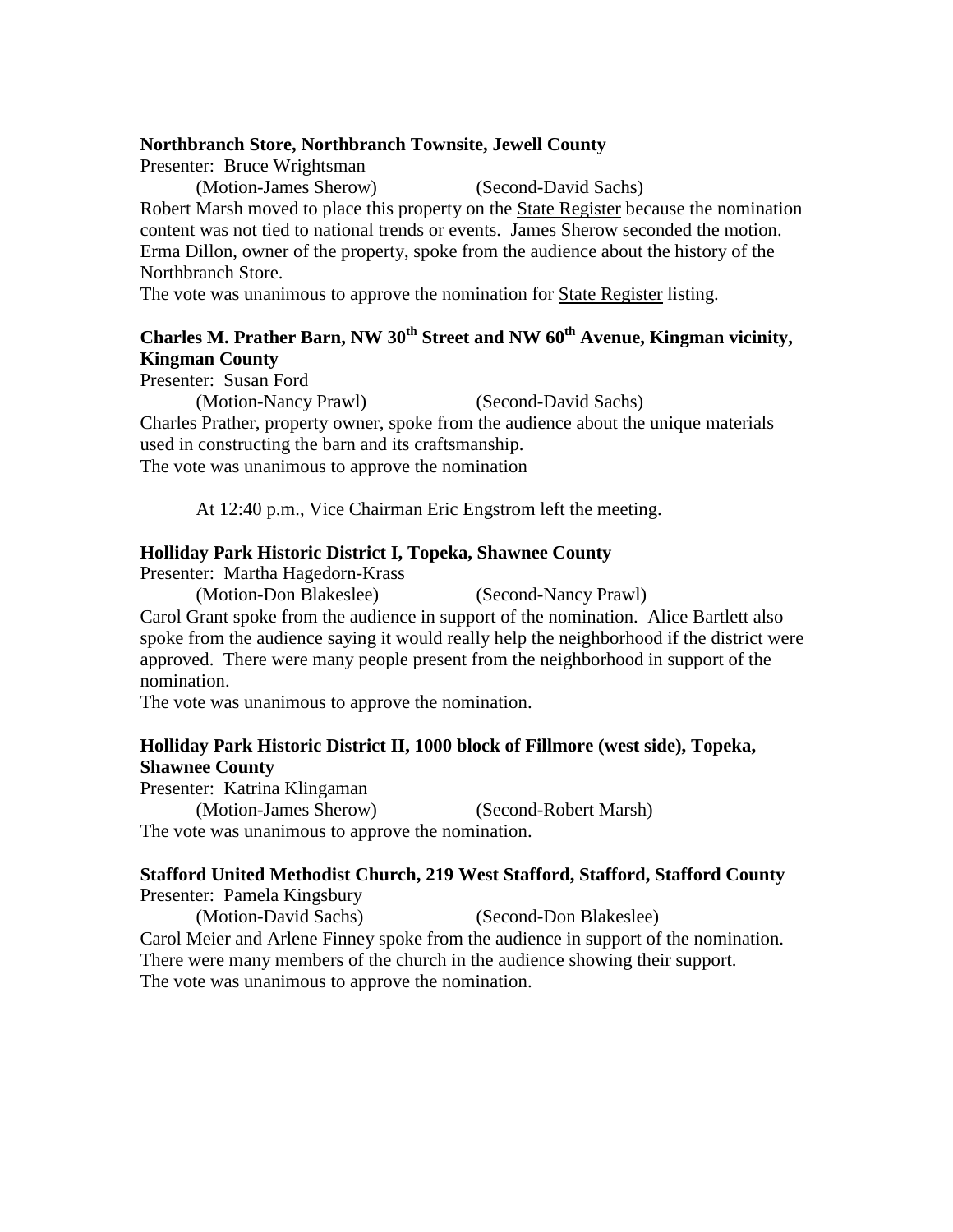Craig Crosswhite presented a service plaque to former board member Pamela Kingsbury. The plaque was in appreciation for her service on the Kansas Historic Sites Board of Review from October 1996 through November 2001. Craig thanked Pam for her all her work.

The next review board meeting will be held on November 2, 2002, at the Kansas Museum of History. At that meeting we will try to select the four meeting dates for 2003 (see attachment for available dates). Also, Craig reminded the board members to turn in their travel receipts or mail them to Faye.

There being no further business, the meeting adjourned at 1:20 p.m. (Motion-Don Blakeslee) (Second-Nancy Prawl)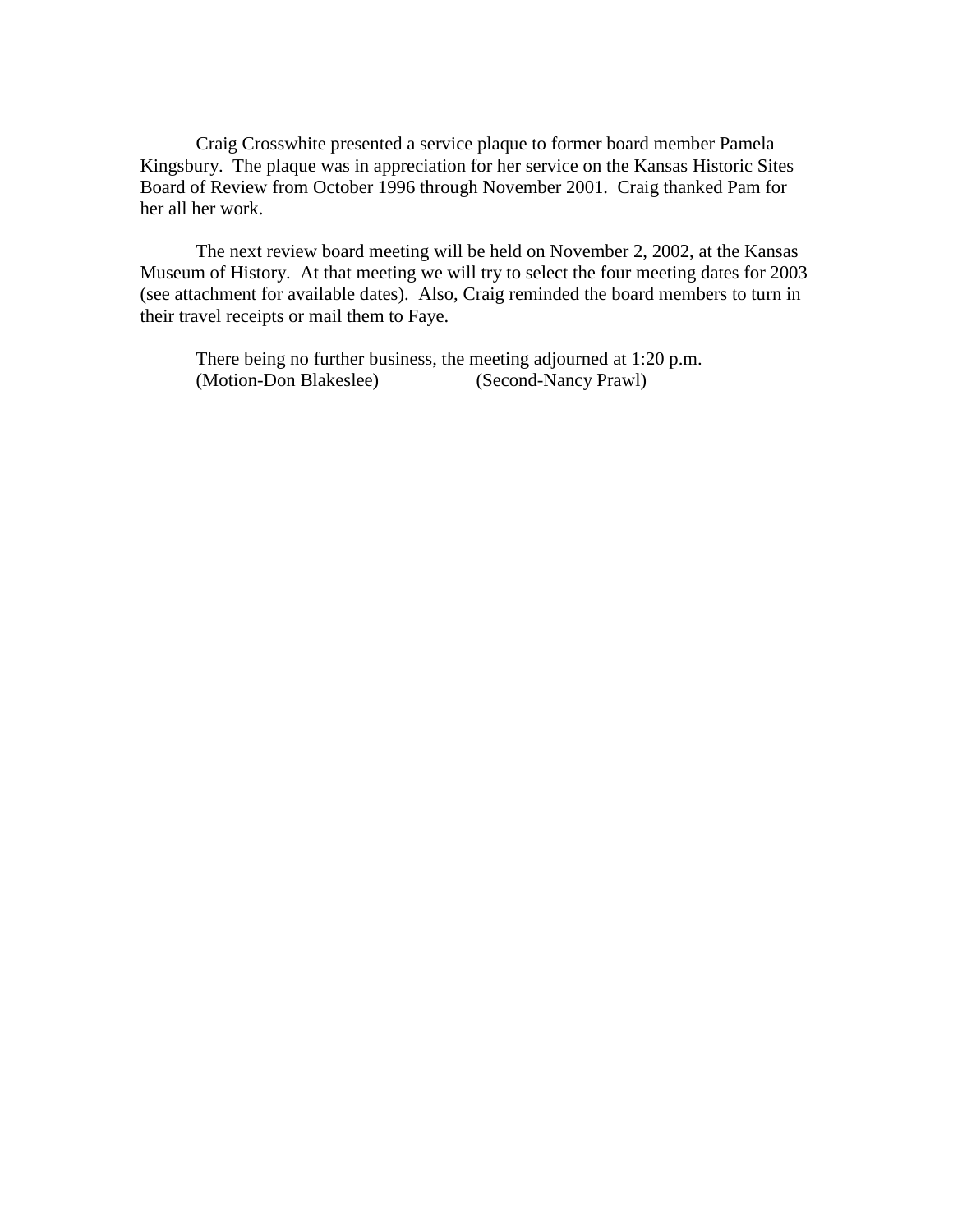#### **Kansas Historic Sites Board of Review Kansas History Center November 2, 2002**

Chairman Craig Crosswhite called the meeting of the Kansas Historic Sites Board of Review to order at 9:00 a.m., at the Kansas History Center, 6425 SW Sixth Avenue, Topeka, Kansas. Other board members present were Mary R. Allman, Donald Blakeslee, Paula Davis, Eric Engstrom, John Hoopes, Robert Marsh, Billie Porter, Nancy Prawl, David Sachs, and James Sherow. Staff members of the Cultural Resources Division present were Dick Pankratz, Christy Davis, Jennifer Epperson, Martha Hagedorn-Krass, Faye Johnson, Katrina Klingaman, and Teresa Kiss.

Chairman Craig Crosswhite welcomed the visitors and requested that they sign the attendance sheet. He then asked the board members to introduce themselves to the public.

Craig called on Dick Pankratz for staffing updates. Dick introduced Teresa Kiss as the new grants manager of the Cultural Resources Division. Teresa started her new position this past week. Dick informed the board Bruce Wrightsman was not present for today's meeting because he was preparing to run in the New York City Marathon on Sunday. The remaining staff introduced themselves to the public.

Eric Engstrom moved to approve the minutes of the August 24, 2002, meeting; Nancy Prawl seconded the motion, and the August minutes were approved.

Dick Pankratz updated the board on Cultural Resources Division (CRD) activities since the August board meeting. Two properties have been added to the National Register of Historic Places, bringing the Kansas total to 796. The Union Pacific Depot in Topeka was listed on October 1, and the Stafford United Methodist Church on October 31. The remaining August approvals are in Washington.

Dick reported on the Glasco district nomination. At the last meeting the board had approved the district with the proviso of changing one property (Structure #2) from noncontributing to contributing. It was realized on the Monday after the meeting that could not be done since the owners of that building had not received proper notice. A letter had been sent to all board members from Mary Allman detailing the situation, what the options were, and what the SHPO planned to do. A brief discussion followed, with several members commenting on the situation.

Christy Davis reported on the discussion meetings held on the state historic preservation law. The meetings mainly focused on the environs part of the law. Opinions were voiced, but no consensus was reached on changes.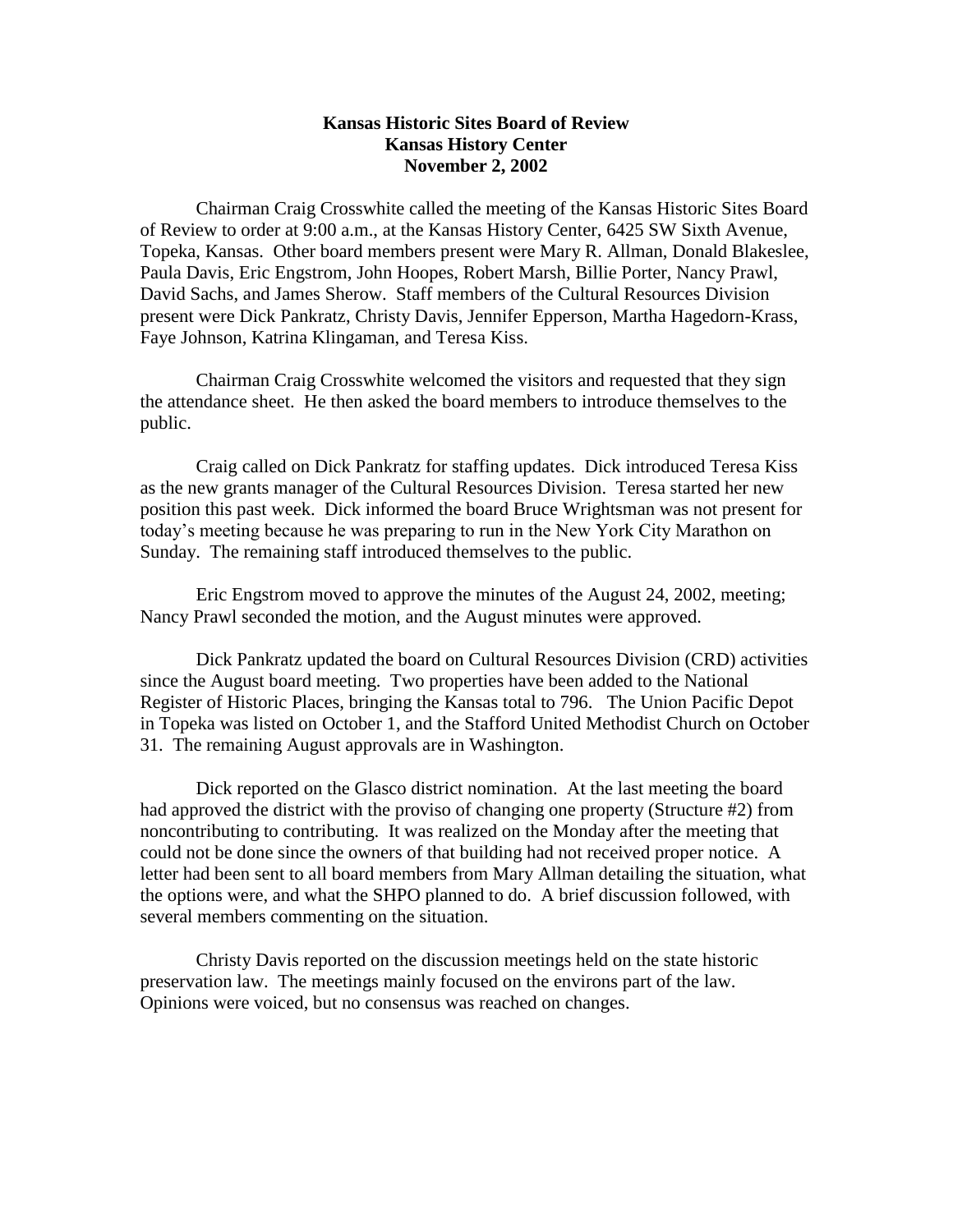Katrina Klingaman spoke on the Federal and State Rehabilitation Tax Credit Programs. Her focus was on the federal investment tax credit procedures. A hand-out was given to the board members showing the number of current projects in the state taking advantage of the two programs.

At approximately 9:50 a.m., the board took a five-minute break. The board reconvened at 9:55 a.m.

The next item on the agenda was the nominations for the National Register and/or State Register.

#### NATIONAL REGISTER

# **Campbell Chapel AME Church – 715 Atchison Street, Atchison County**

Presenter: Martha Hagedorn-Krass

(Motion-James Sherow) (Second-Don Blakeslee) The church is being nominated for its architectural significance as an example of the Romanesque Revival and for its historical associations with the growth and development of Atchison's African-American community.

The vote was unanimous to approve the nomination.

### **Menno Community Building – Kendall vicinity, Hamilton County**

Presenter: Martha Hagedorn-Krass

(Motion-Nancy Prawl) (Second-Eric Engstrom) The building is being nominated for its association with the Works Progress Administration and for its architectural significance as an example of Rustic style architecture. The nomination will be added to the New Deal Era Resources of Kansas Multiple Property Statement that was approved earlier this year.

Patricia Scott spoke from the audience in favor of the nomination, and gave some background on the type of gatherings that were held in the building. She told how her grandmother's diary was useful in obtaining some of the background information. At present, there are no plans for the building.

The vote was unanimous to approve the nomination.

## **Admire "Memorial" Bridge – ½ mile SW of Admire on County Road 330, Lyon County**

Presenter: Charles J. Lawrence

(Motion-James Sherow) (Second-Eric Engstrom)

Although a petition in support of the bridge's nomination to the National Register was signed by 318 of Lyon County's registered voters, the Lyon County Commission sent a letter of objection to the nomination. Peggy Price spoke from the audience in favor of the bridge. Her great-grandfather was the builder of the bridge. The chair of the commission, Vernon McKinzie, was present and spoke of the Lyon County Commission's concerns on the maintenance or perhaps replacement expense of the bridge. They were also concerned about the buffer zone of 500 or 1000 feet. After much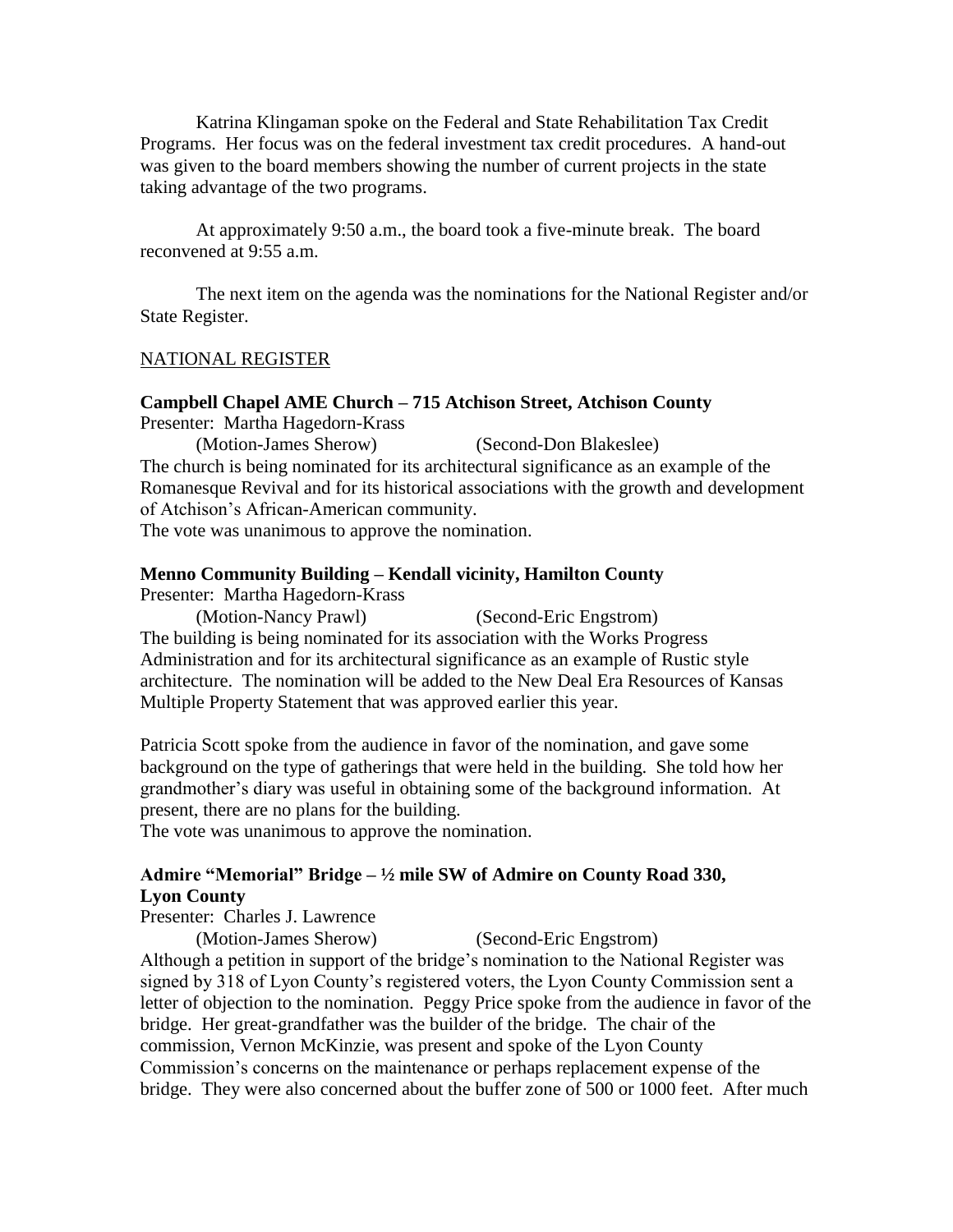discussion among the board members, it was decided the county commission needed clarification on misinformation they received. James Sherow suggested the board table the nomination until staff could meet with the county commission. The vote was unanimous to **table** the nomination.

At approximately 11:35 a.m. the board took a 10-minute break. The board reconvened at 11:45 a.m.

## **International Harvester Building – 355 North Rock Island Avenue, Wichita, Sedgwick County**

Presenter: Susan Ford

(Motion-Billie Porter) (Second-Don Blakeslee) This property is being recognized for its association with the industrial history of Wichita and for its architectural significance as an example of the Commercial style. The new owner, Garrison Hassenflu, intends to rehabilitate the building for housing. The vote was unanimous to approve the nomination.

#### STATE REGISTER

#### **Hand-Dug Well, Selkirk, Wichita County**

Presenter: Jennifer Epperson

(Motion-Nancy Prawl) (Second-Billie Porter) Constructed in 1887, the 24 foot wide by 102 foot deep well was dug to supply water for locomotives. Competition from the Missouri Pacific Railroad forced the abandonment of the Santa Fe line in 1896 and the removal of the tracks two years later. The other structures and buildings associated with the site deteriorated and were removed over the next six decades.

Land-owner Karen Walk spoke from the audience advising there is a high level of enthusiasm and support for the nomination of the well. She also inquired why the well was only being nominated to the state register and not the national register. The response from staff was that at its initial review, staff was concerned about the loss of integrity at the site. All buildings and track associated with the well have been removed. The vote was unanimous to approve the nomination to the **State Register**.

The next item on the agenda was to select the 2003 meeting dates for the Kansas Historic Sites Board of Review. The following dates were selected:

> February 22, 2003 May 10, 2003 August 23, 2003 November 8, 2003